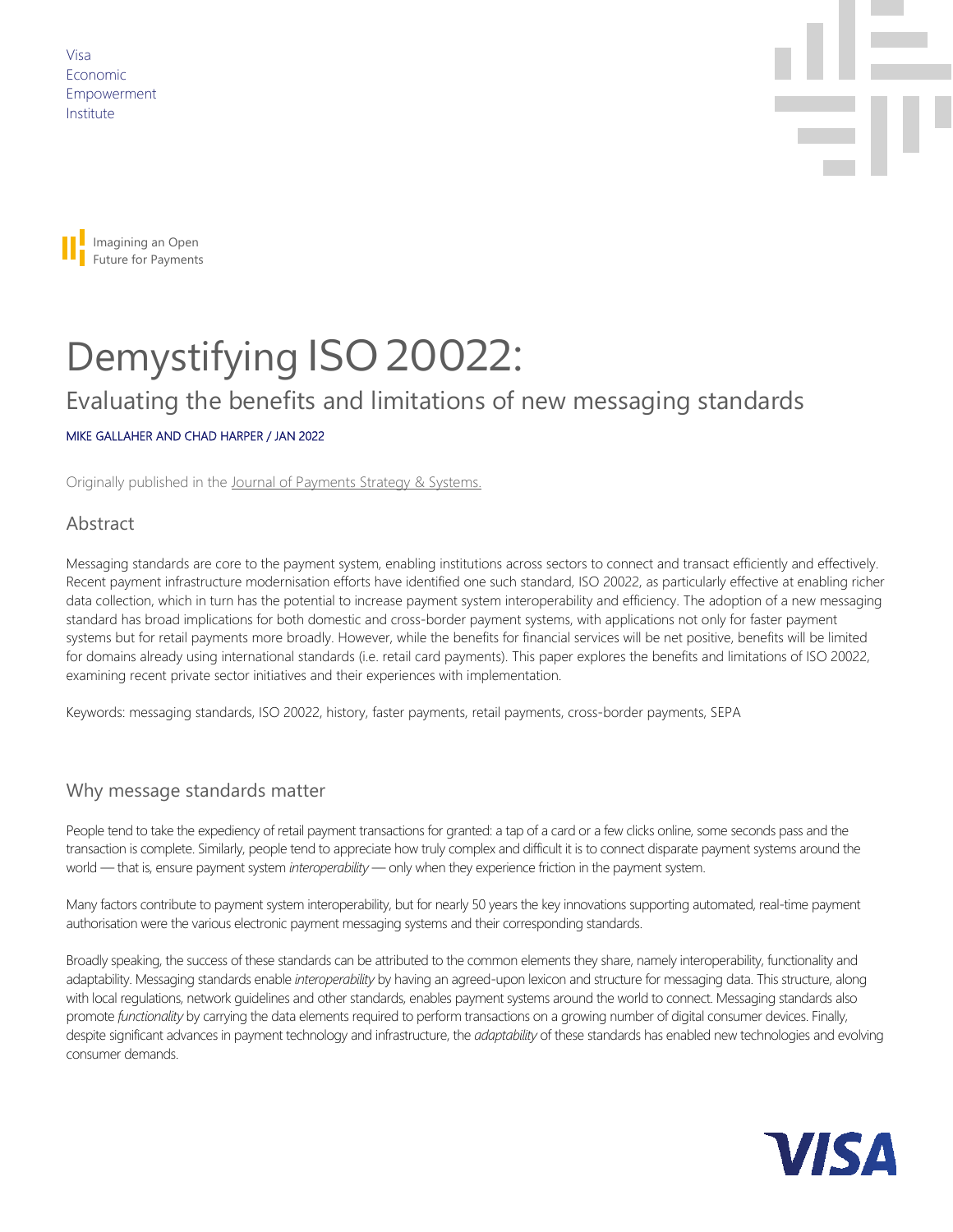The evolution of messaging standards demonstrates the importance of these attributes. The first electronic payments messaging standards enabled groundbreaking functionality. Early proprietary standards such as the BankAmericard Authorization System Experimental (BASE) in the 1970s enabled automated cross-border retail transactions without manual intervention — a convenience that had profound and lasting effects on payment networks and consumer expectations (Stearns, 2013). However, these early messages were proprietary (ie specific to a single payment network) and fixed in length (ie messages had limiting size constraints), which meant these message formats were not equipped to process transactions for multiple networks and accommodating new products and rising data needs in the near future.

To address this, early card networks worked with IBM to develop a dynamic messaging standard that could accommodate growing data requirements. This ultimately became ISO 8583, (International Organization for Standards, 2003). which would later be adopted by the International Organization of Standardization (ISO) banking industry committees as the standard for all retail transactions. ISO 8583 allowed for greater interoperability across payment networks (it remains the primary standard for retail card transactions internationally), and the flexible data format easily accommodated new products and services, such as debit and enhanced security and authorisation (Stearns, 2013). Similarly, new messaging standards were being developed in the securities and high-value transaction space, such as ISO 15022 (Securities — Scheme for Messages) and its predecessor ISO 7775.

While these messaging standards have enabled payment infrastructure connections around the world, some friction remains, notably around crossborder payments (particularly large-value and remittance payments) (Financial Stability Board, 2020). In particular, domestic standards — as opposed to internationally accepted standards — for payments continue to be a significant impediment to cross-border interoperability (Gallaher, Cory, and Ahmed, 2020). Other governance-related challenges (eg transparency issues, conflicting standards for combating money laundering and the financing terrorism, etc) also create friction, as do certain technical challenges related to limited clearing hours (Financial Stability Board, 2020).

Additionally, with the expansion of new payment products and technologies, a more flexible and expandable messaging standard is needed to handle richer data. While current messaging standards allow for some flexibility, they are not always able to pass along enough information to ensure straight-through processing without manual intervention.

As governments and the financial sector work to modernise payment systems, many are looking to address some of these issues with a new standard: ISO 20022. In what follows, this paper explores why this standard is being adopted, how it is being implemented, and its perceived benefits and limitations.

## Why ISO 20022 is different

In many ways, ISO 20022 is more a collection of messaging standards for financial services than it is a single standard. It outlines the methodology and metadata for defining messages for the financial services sector, and its current application goes well beyond payments (eg securities clearing and settlement, foreign exchange trading and international trade initiation and management services) (SWIFT, 2020). This has been one of the key motivators for moving payments infrastructure to the new standard: ISO 20022 has the potential to use a common framework to create standards for specific payment domains (eg faster payments, retail payments, etc) and create greater interoperability within these domains.

Additionally, while the structure of ISO 20022 is rooted in earlier payment messaging standards, it differs from many current messaging standards in that it enables the exchange of rich data through its flexible, hierarchical structure. Further, it is also more human-readable than most messaging standards (which can be binary encoded), which makes it more accessible to new service providers and can make finding and fixing errors easier (Meehan and Tyschenko, 2013).

To reduce the need for manual intervention, payment messages need to be in a machine-readable format at the very least. When problems inevitably arise, the more human readable messages are, the easier problems are to identify. Moreover, the more flexible the structure of the message, the more information can be included, which is critical for carrying compliance-related information.

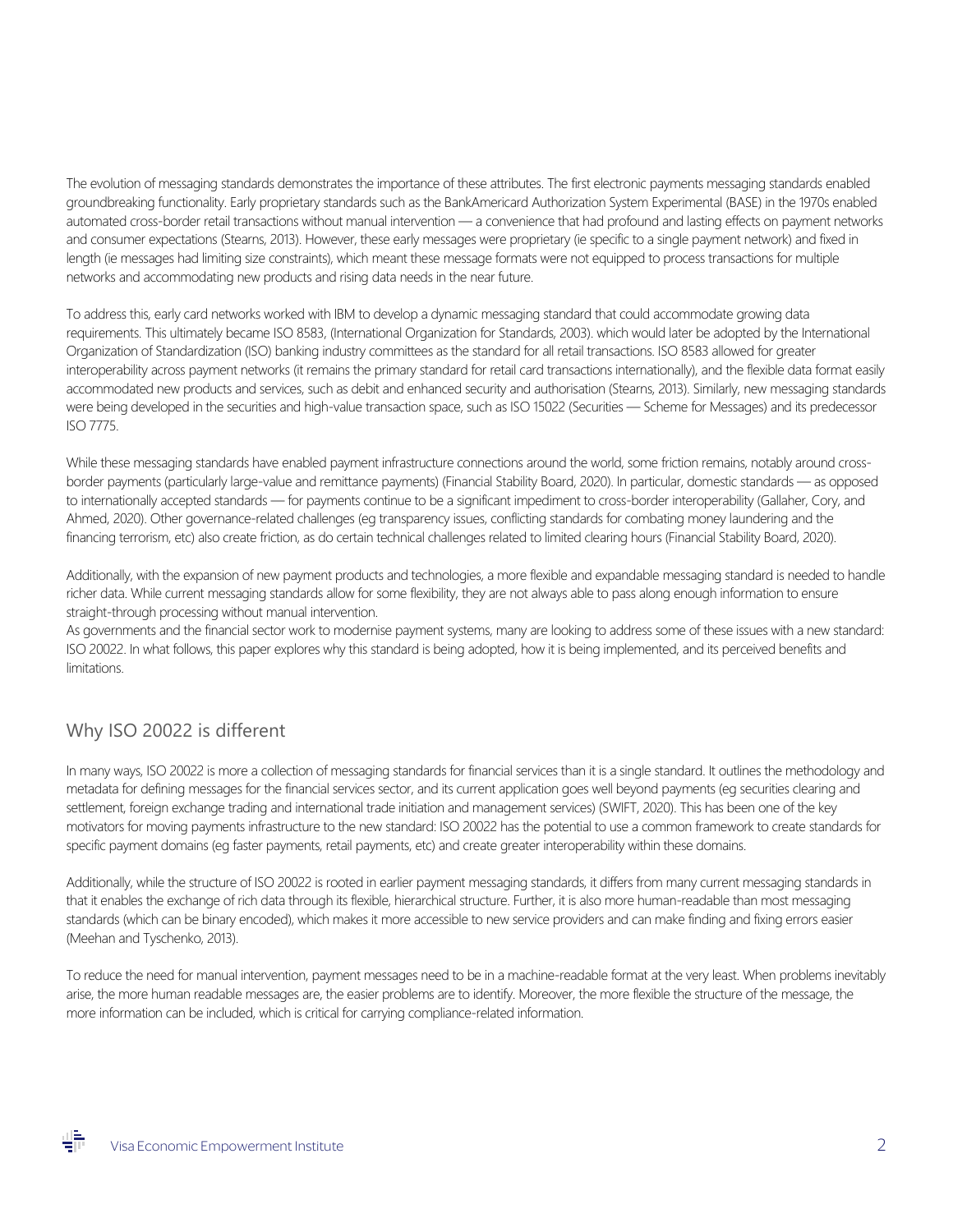ISO 20022 addresses all of these issues: its hierarchical structure enables easy identification of attributes (machine readability), identify issues (human readability) and add fields (greater flexibility). As Figure 1 illustrates, while the ISO 20022 message example may appear to be longer, it is also easier to identify attributes because they are clearly marked and fit into a broader hierarchy.

Figure 1: Better syntax = more efficient transactions

| Deposit Bank: ExampleBank in Utretcht, Netherlands (identifier EXABNL2U) |                                                |
|--------------------------------------------------------------------------|------------------------------------------------|
| Requesting corporate: ACME NV, Amstel 344, Amsterdam                     |                                                |
| Amount: \$12,500 USD                                                     |                                                |
| Date: October 29, 2019                                                   |                                                |
| ISO 2002 Message (high value)                                            | <b>Fedwire Proprietary Standard</b>            |
|                                                                          |                                                |
| <cdttrftxinf></cdttrftxinf>                                              | {1520}20191029xxxxxxxyyyyyy {2000}000001250000 |
| <intrbksttlmamt< td=""><td></td></intrbksttlmamt<>                       |                                                |
| Ccy='USD'>12500                                                          | {5000}D8754219990ACME NV.*AMSTEL               |
| <intrbksttlmdt>2019-10-29</intrbksttlmdt>                                | 344*AMSTERDAM*                                 |
| <dbtr></dbtr>                                                            | NETHERLANDS* {5100}BEXABNL2U*                  |
| <nm>ACME NV.</nm>                                                        |                                                |
| <pstladr></pstladr>                                                      |                                                |
| <strtnm>Amstel</strtnm>                                                  |                                                |
| <bldgnb>344</bldgnb><br><twnnm>Amsterdam</twnnm>                         |                                                |
| <ctry>NL</ctry>                                                          |                                                |
|                                                                          |                                                |
|                                                                          |                                                |
| <dbtracct></dbtracct>                                                    |                                                |
| $<$ Id>                                                                  |                                                |
| <othr></othr>                                                            |                                                |
| <ld>8754219990</ld>                                                      |                                                |
|                                                                          |                                                |
| $<$ /Id>                                                                 |                                                |
|                                                                          |                                                |
| <dbtragt></dbtragt>                                                      |                                                |
| <fininstnid></fininstnid>                                                |                                                |
| <bic>EXABNL2U</bic>                                                      |                                                |
|                                                                          |                                                |
| <br>                                                                     |                                                |
|                                                                          |                                                |
|                                                                          |                                                |
| Source: SWIFT 2020                                                       |                                                |

Image description: Image depicts the hierarchical structure of ISO 20022 syntax.

#### Implementing new standards: Progress and problems

Today, the use of ISO 20022 is expanding rapidly, thanks in large part to the adoption of non-card based, faster payments systems. Many prominent faster payment systems — such as those in Australia, India, Japan, Singapore and the EU — have already adopted the new standard, and others are planning to migrate to the new standard for both new and existing faster payment systems (Wezel, 2018). Europe has led the world in adoption and

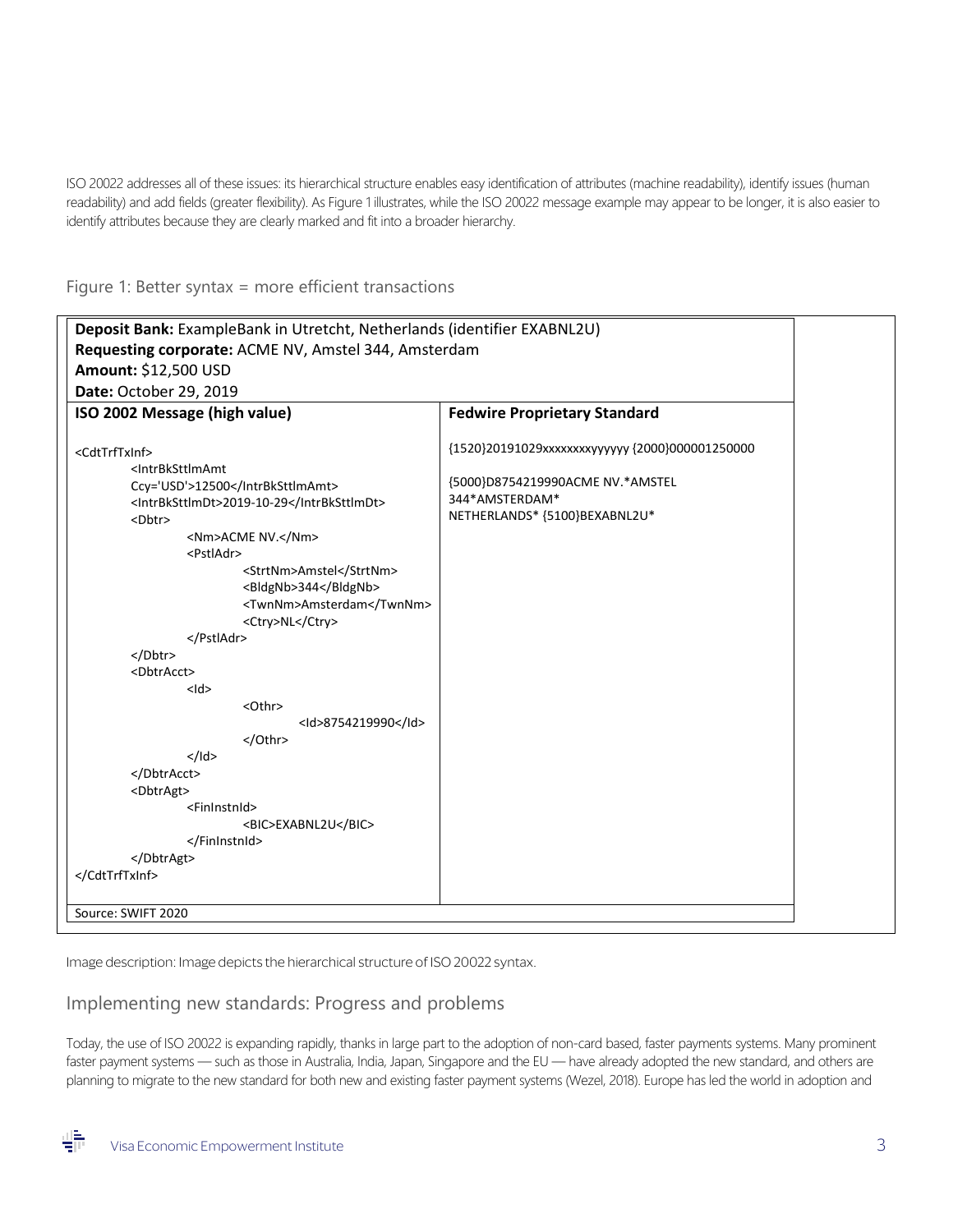implementation through the Single Euro Payments Area (SEPA), as well as through integration with its faster payment scheme (SCT Inst) (European Central Bank, 2020).

SWIFT has played an important role in expanding adoption by converting its cross-border payment system to ISO 20022 and acting as the registration authority for the standard. As the official ISO registration authority, SWIFT oversees the information repository for the standard and has driven a lot of the content creation and capacity-building work with stakeholders. Currently, SWIFT is planning to support ISO 20022 for all crossborder payment messages by the end of 2022 (while continuing to support legacy standards, such as SWIFT MT, until 2025) (SWIFT, 2021). Given SWIFT's prominent role in facilitating high-value cross-border payments, both public and private sector financial institutions are eager to capitalise on the benefits of the new standard ahead of the 2022 conversion.

However, the 2022 deadline has needed to move once already, largely due to delays in financial institutions migrating their systems over to enable dual messaging (eg ISO 20022 and SWIFT MT). Migration has been particularly difficult for smaller banks, which have struggled with the scale and complexity of the migration (Finextra, 2020).

In some cases, the public sector has also struggled to implement the new standard. For instance, the United States Federal Reserve first announced the migration of its Fedwire Funds Service (real-time gross settlement) system to ISO 20022 in 2017 but had to delay implementation multiple times due to stakeholder feedback in 2019 and further delays due to the COVID-19 pandemic in 2020 (Federal Reserve, 2021) To ensure long-term competitiveness and interoperability with faster payment systems, the private sector is also expanding its use of the standard both for existing and new products and payments infrastructure. Some recent private sector solutions for cross-border payments are already using the standard for new infrastructure to process and clear transactions, making them 'ISO 20022 native' (eg SWIFT's gpi (SWIFT, 2020) or Visa's B2B Connect platform (SWIFT, 2020)). The ISO Standards Evaluation Group for cards (which includes many stakeholders outside of payment networks as well) recently released the Acquirer-To-Issuer Cards Messages (ATICA) standards for ISO 20022, which has broad implications for the retail payments sector in the future (see " Acquirer-To-Issuer Cards or ATICA standards section below). Similarly, the ISO 20022 Card Payment Exchanges (CAPE) standards also enable card messaging between issuing and acquiring institutions.

Thus far, private sector adoption has been mostly market-driven, with few regulatory mandates. This is largely by design. For example, after extensive consultation the European Central Bank found that most stakeholders 'were of the opinion that standards like ISO 20022 are beneficial for interoperability, but most parties indicated that these standards should be implemented in a market-driven manner only' (European Central Bank, 2019). A market-driven approach is preferred because the adoption of new standards will be a significant investment with low commercial returns (as will be explored in greater depth later). This is particularly difficult given that 'most national card schemes actually operate on a relatively low-cost basis'. Given this feedback, governments have encouraged adoption in the private sector largely by taking a leadership role in adopting the standard for public sector projects.

Finally, major card networks are also integrating ISO 20022 into new and some existing payment infrastructure. However, given the widespread use of older international payment messaging standards (eg ISO 8583), the business case for full adoption remains somewhat limited. Still, significant progress is being made in areas connecting card networks to faster payment (Vocalink/Mastercard , 2020). and other payment platforms via application programming interfaces (APIs) (Visa, 2021) using ISO 20022, which is one of the many benefits of adopting the new standards, as discussed below.

## Acquirer-To-Issuer Cards (ATICA) Standards

As part of the working group on ISO 20022 specific to cards, public and private sector stakeholders have developed standards for the acquirer-to-issuer domain, which covers both card payments and cash withdrawals. The European Union spearheaded efforts on ATICA standards, but the working group now includes a broad cross-sector of industry participants from around the world.

The motivation behind developing ATICA standards was threefold. First, because billions of consumers rely on card and associated retail payment instruments, it is important to include them in ISO 20022 adoption efforts to ensure ubiquity with new payments infrastructure and

ᆙ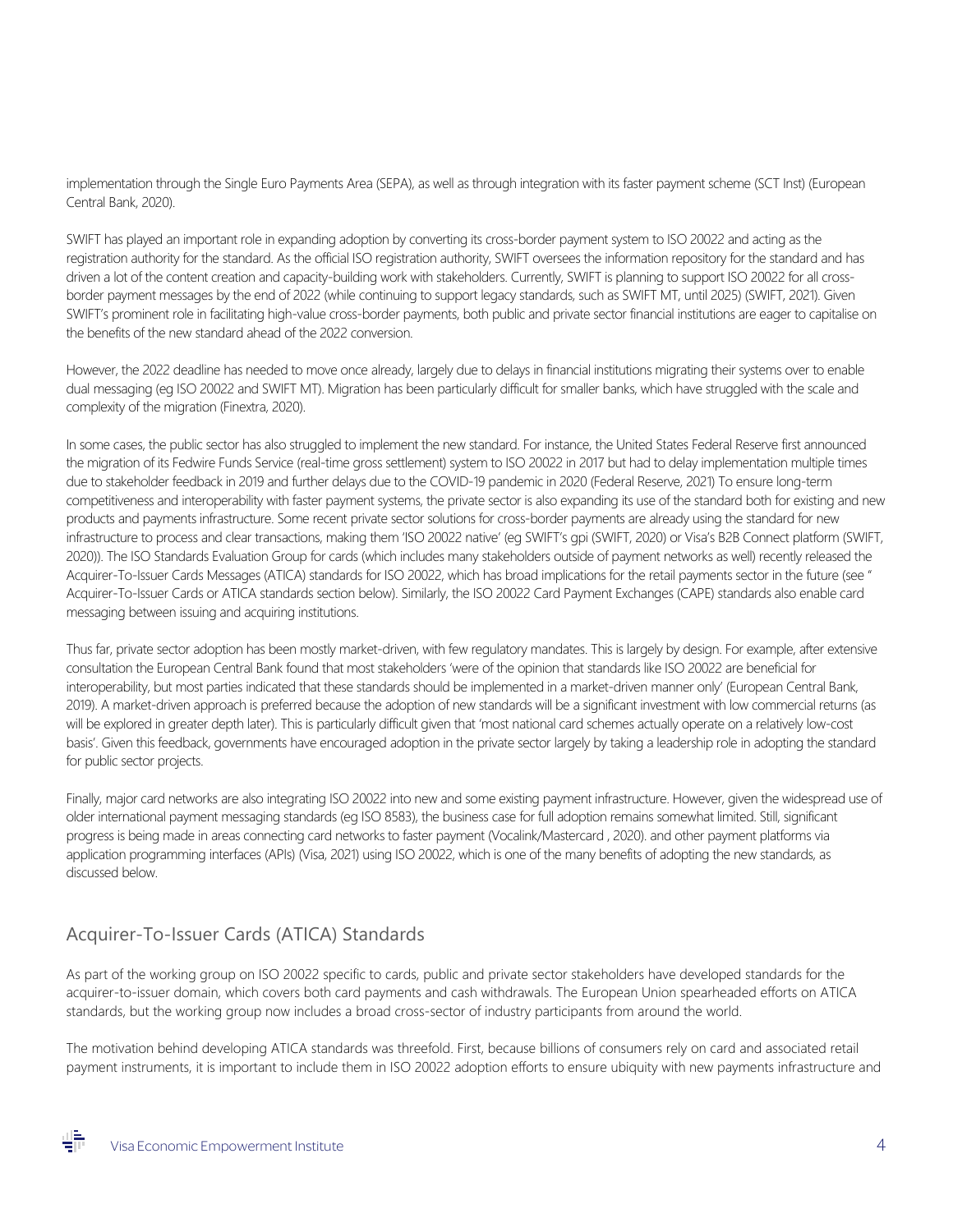other modernization efforts. Secondly, because of the high-volume nature of retail payments along with consumer expectations for speed and convenience, ATICA standards ensure that rich data enablement does not negatively affect transaction authorization speed. Finally, to ensure interoperability across networks, the industry needed a single and common ISO 20022 standard for the card domain, preferably one that enabled compatibility with the existing industry standard, ISO 8583.

By meeting these three goals, ATICA standards should ensure quick and efficient processing for retail payment transactions after ISO 20022 adoption, regardless of whether these payments are initiated by card or mobile phone application.

#### How ISO 20022 benefits the payment system

As discussed, ISO 20022 enables greater interoperability and richer data collection, which may be seen as public goods. Yet, most of the societal benefits of ISO 20022 adoption come through its secondary effects: greater interoperability can enable greater access and increased competition by removing barriers to entry, and richer data can enhance security and streamline cross-border payments. These benefits are enjoyed somewhat unevenly across domains, however, as most retail payment solutions already use international, interoperable standards and hence do not stand to benefit greatly from ISO 20022 adoption.

At its core, greater interoperability improves end users' payment experiences: by avoiding inefficiencies in moving money between multiple accounts, consumers and merchants can engage in commerce more efficiently. This goes well beyond just technical guidelines that enable machine connections.

To understand the full scope of ISO 20022's impact on payment system interoperability, it is worth defining *interoperability* and understanding that the concepts goes well beyond technical connections. A recent Visa Economic Empowerment Institute article, 'Let's talk about how we talk about interoperability', outlines three types of payment system interoperability for policymakers: *technical interoperability* (ie the ability to facilitate payment transactions between different applications/infrastructures), *network interoperability* (the ability for multiple parties to connect through a network facilitating transactions) and *regulatory interoperability* (the ability to connect payment systems across different jurisdictions governed by differing regulatory regimes).

The benefits of ISO 20022 on improving technical interoperability are quite clear: infrastructure using a common messaging standard will reduce translation efforts and redundancies. Further, the hierarchical nature of ISO 20022 makes it ideal for establishing API connections between financial institutions and technology service providers, as many existing APIs use a similar (JSON) hierarchical protocol (International Standards Organisation for Standardization, 2020). Having a common structure for APIs will also enable real-time connections and processing (eg through payment aggregator and similar services).

Broadly speaking, while messaging standards are primarily focused on improving technical interoperability, many of the unique attributes of ISO 20022 could enhance network and regulatory interoperability as well. ISO 20022's rich data capabilities will enable more compliance-related data (such as requirements relating to combating money laundering and the financing of terrorism) to be collected and transmitted across borders (Wezel, 2018). The ability to include more compliance-related information on customers, merchants and financial institutions will not only improve overall financial system integrity, it will also require less manual intervention and enable greater end-to-end automation, improving overall efficiency for crossborder payments (Finastra, 2020).

In fact, producing a harmonised version of ISO 20022, including rules for conversion and mapping, was included as building block 14 of the Financial Stability Board's cross-border roadmap. The Bank for International Settlements' Committee on Payments and Market Infrastructures is leading this work and is currently assessing the suitability of existing ISO formats for cross-border payments, and it will develop market guidance on specific use cases based on those formats (Financial Stability Board, 2020). This work has the potential to improve cross-border payment efficiency overall, including for remittance-related payments, which are vital for many in the developing world.

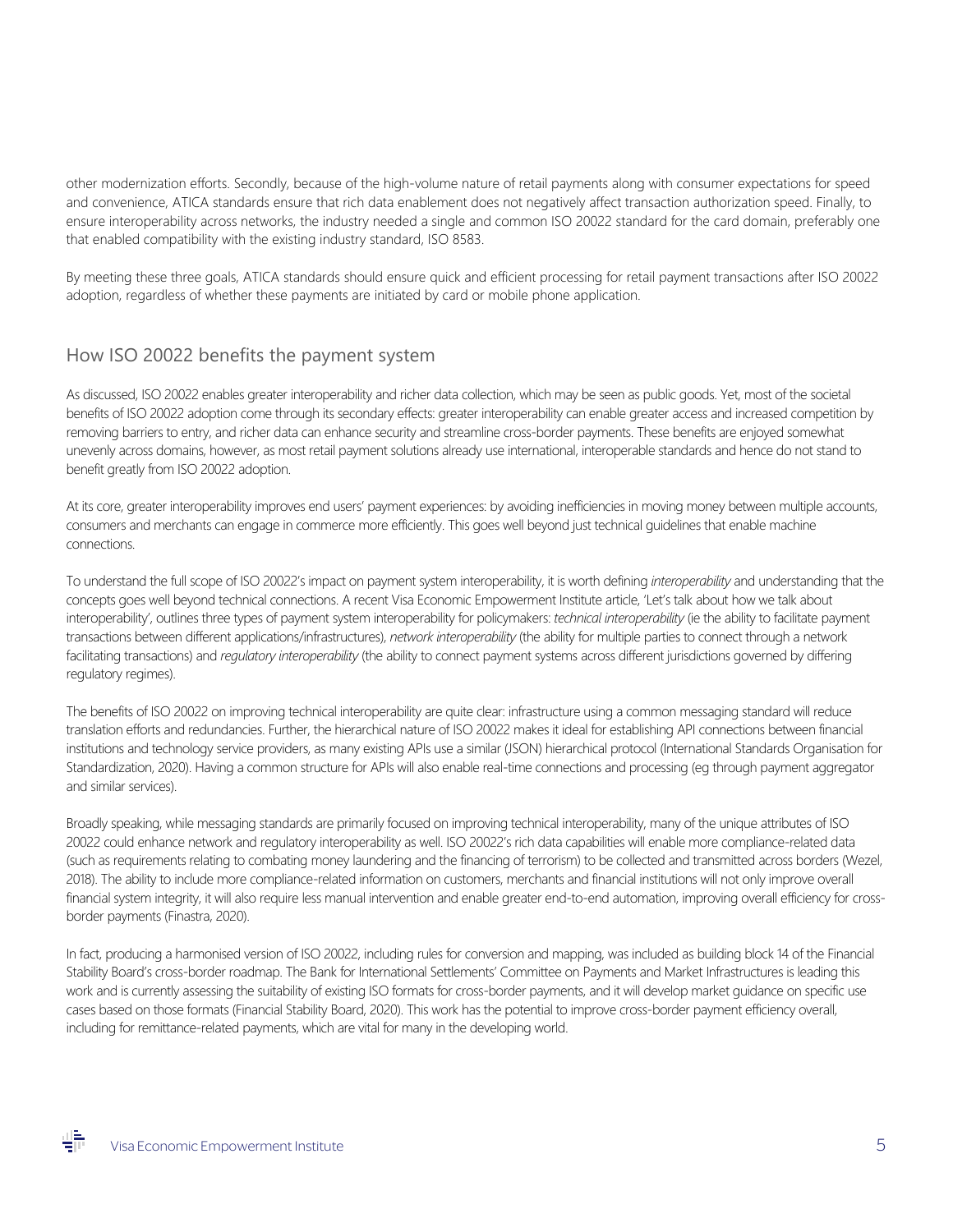Beyond cross-border improvements, ISO 20022 can also improve access for underserved communities by reducing barriers to entry for new service providers and improving overall interoperability, particularly in the e-money space. New technologies, most notably mobile phone payment applications, have enabled many consumers without bank accounts to send and receive money digitally (Murthy, Fernandez-Vidal, and Barreto, 2019). However, many of these new platforms rely on closed-loop networks, which can make it difficult to connect with out-of-network accounts, financial institutions and accounts abroad. This can significantly hinder financial inclusion efforts, as inefficiencies in moving money between accounts may discourage consumer participation (Bank for International Settlements, 2016).

Additionally, the inability to connect to the broader financial system can prevent new payment service providers from entering the market, reduce overall competition, and prevent new services aimed at underserved populations from being brought to market (Bank for International Settlements, 2016). For instance, new service providers may have difficulty attracting customers if they can only connect them within their own fledgling network. Universal payment messaging standards could enhance financial inclusion by making it easier for new service providers to connect to the broader financial system.

While ISO 20022 may improve access in some sectors, the adoption of new messaging standards alone will not solve all financial inclusion challenges. They must be complemented by targeted initiatives aimed at improving access — eg streamlined and harmonised frameworks for payment systems, commitments from the public and private sectors to expand access, measures to ensure safety and trust in the payment system, and financial and digital literacy campaigns.

Finally, ISO 20022's ability to include richer data in payment messages could also improve safety and security in the payment system, leading in turn to greater end-user experiences and greater trust in the system overall. With richer data, new and enhanced products and services will be available. For instance, more data for transaction authentication could lead to better fraud detection and prevention (Finastra, 2020).

### These benefits have limits

It is no surprise to see widespread adoption by faster payment systems and the broader financial system. However, the benefits discussed above will not be gained via new messaging standards alone. They must be accompanied by some important policy measures.

First and foremost are policies promoting open and accessible payment systems, financial stability and consumer protection. This is especially true in the cross-border domain, where many of the greatest challenges are regulatory and governance related, not technical (Cunliffe, 2020).

Secondly, while interoperable payment systems appear seamless to end users, the actual work of connecting different systems can be complicated even with common messaging standards. Regulators and payment system providers must always work to encourage interoperability between all participants in the payment ecosystem. Similarly, ensuring that all access points and participants in the payment system are safe and secure requires continued due diligence by payment service providers (both private and public) and regulators. Ensuring trust and safety is especially important in bringing underserved populations that may distrust or be unable to access the formal financial system (Bank for International Settlements, 2020).

ISO 20022 adoption will also be expensive, especially for financial infrastructure already operating with other international standards. Estimating costs is quite difficult, as adoption costs are often combined with other infrastructure-related investments. However, it is clear that given the limited commercial case for adoption for payment systems already operating on ISO 8583, cost recovery could take decades (European Cards Stakeholders Group, 2016).

Cost considerations will be especially important for developing markets. Payment system modernisation projects will have to be balanced with other reforms aimed at increasing financial access and literacy, as well as overall system integrity and stability (Gallaher et all, 2020).

Given these headwinds, the global financial system should expect to continue operating with multiple messaging standards in the years to come while work to convert infrastructure to ISO 20022 proceeds at a measured pace that makes commercial sense. Adoption should, therefore, continue to be a

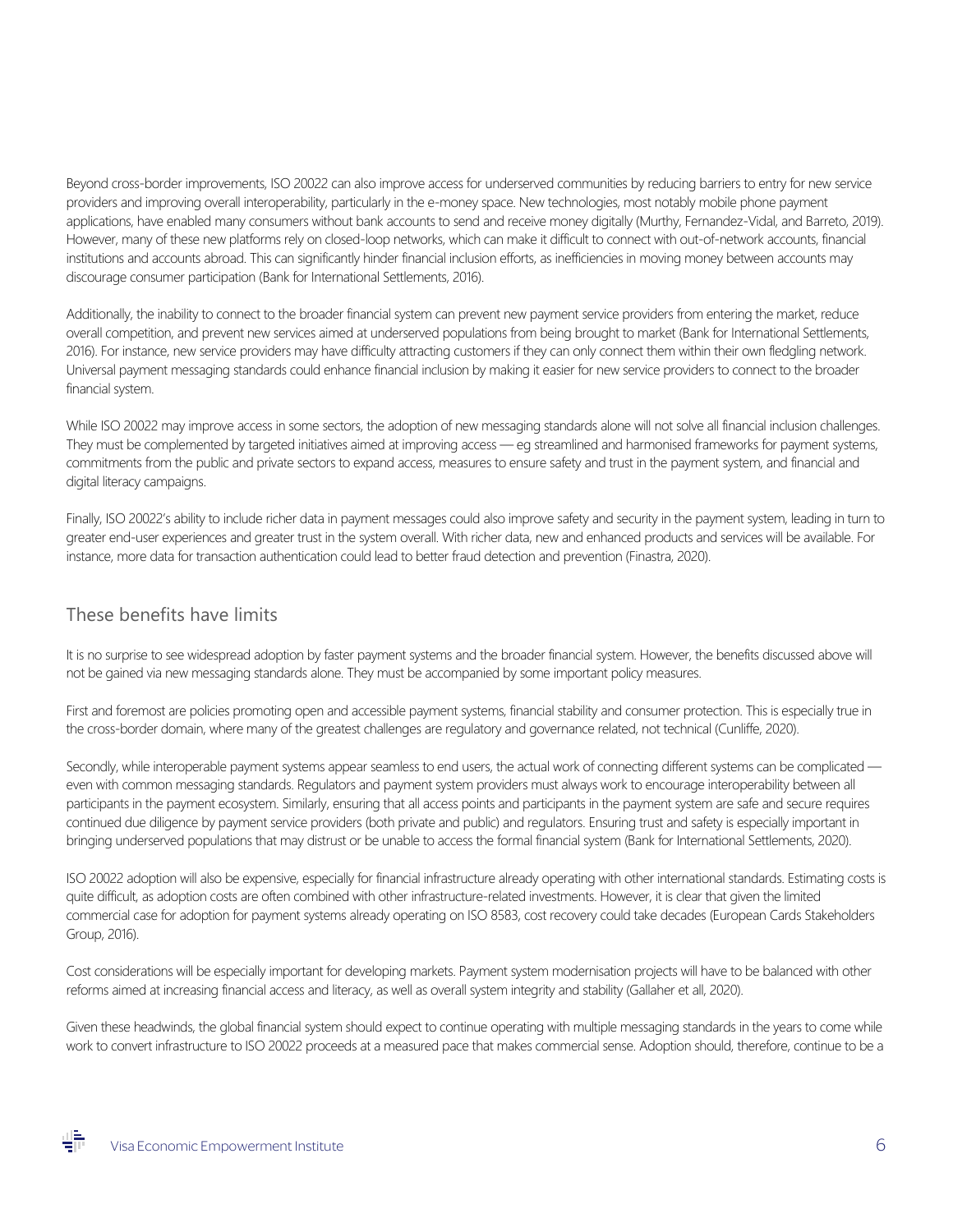focus for new infrastructure, especially in payment domains with significant interoperability challenges (ie high-value cross-border payments). For retail providers, where both

domestic and cross-border payment ubiquity has largely been achieved, the priority for adoption should continue to be balanced with maintaining system reliability and reverse interoperability with existing standards as banking and payment network infrastructure is steadily updated.

Similarly, despite some convergence in payment infrastructure, consumers will continue to demand differentiated payment products to fit the needs of different transactions. Therefore, the development of ISO 20022 based standards for different domains, such as specifications for faster payments and specifications for card payments (eg ATICA standards), will be critical to ensuring future ubiquity.

#### Looking to the future

Overall, migration to ISO 20022 will have positive impacts on the global payment system, from faster payments to retail payments more broadly. Private sector adoption and domain-specific standards will increase overall interoperability in the payment system, enabling transactions across a wide range of payment platforms and infrastructure, both domestically and internationally. The promise of better cross-border interoperability is perhaps the greatest anticipated benefit, which in turn could improve overall accessibility.

However, new messaging standards are not a substitute for good public policy: ISO 20022 is not a panacea. Further, adoption will likely be costly and lengthy, and financial institutions, faster payment operators and payment system providers more broadly will need to operate on multiple standards over the medium-to-long term.

Additionally, benefits will be uneven across different payment domains, so implementation should target new infrastructure and those domains most in need of improvement (eg high-value cross-border payments). Given the previously discussed challenges facing smaller firms, especially in the aftermath of COVID-19, future resources spent on implementing ISO 20022 will need special consideration to ensure they are appropriately targeted. As financial institutions, payment service providers and policymakers look to expand the use of ISO 20022 to other domains (eg low-value, retail payments) implementation may take longer or may not be needed at all. For instance, given that global card networks seem to be able to integrate with faster payment infrastructure via APIs using ISO 20022 messages while still running older standards (ISO 8583), implementation in this sector remains a lower priority.

Still, given the broader benefits outlined herein, along with the public sector's commitment to ISO 20022 for new payment infrastructure, widespread adoption seems both inevitable and welcome. Policymakers are right in promoting a market-driven approach: given ISO 20022 adoption for faster payment systems, much of the private sector using proprietary standards will follow suit.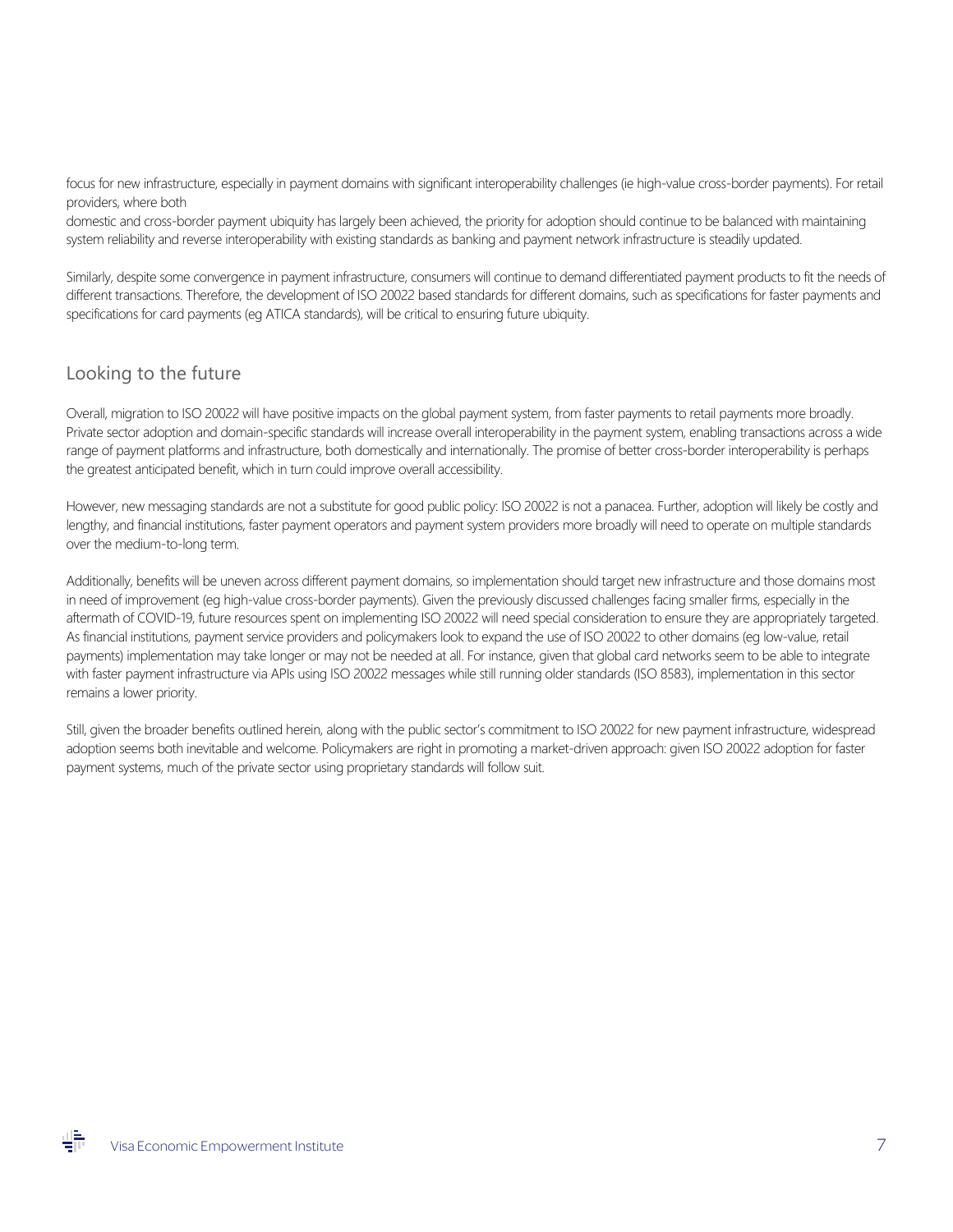#### Sources

Bank for International Settlements (2016). ["Payment aspects of financial inclusion."](https://www.bis.org/cpmi/publ/d144.pdf)

— (2020). ["Payment aspects of financial inclusion in the fintech era."](https://www.bis.org/cpmi/publ/d191.pdf)

Cunliffe, J. (2020). ["Cross-border payment systems have been neglected for too long."](https://www.bis.org/cpmi/speeches/sp200730.htm)

European Cards Stakeholders Group (2016). ["Submission to EBA's Consultation on Regulatory Technical Standards.](http://cardscsg.eu/public/ECSG067-16%20v1.0%20EBA%20RTS%20SCA%20Consultation%20-%20ECSG%20submission%20text.pdf)"

European Central Bank (2019). ["Card payments in Europe: current landscape and future prospects."](https://www.ecb.europa.eu/pub/pubbydate/2019/html/ecb.cardpaymentsineu_currentlandscapeandfutureprospects201904%7E30d4de2fc4.en.html)

— (2020). ["The Eurosystem's retail payments strategy."](https://www.ecb.europa.eu/pub/pdf/other/ecb.eurosystemretailpaymentsstrategy%7E5a74eb9ac1.en.pdf) Federal Reserve (2021). ["Fedwire Funds Service ISO 20022 Implementation Center."](https://www.frbservices.org/resources/financial-services/wires/iso-20022-implementation-center.html)

Financial Stability Board (2020). ["Enhancing Cross-border Payments: Stage 1 report to the G20.](https://www.fsb.org/wp-content/uploads/P090420-1.pdf)"

— (2020). ["Enhancing Cross-Border Payments, Stage 3 report to the G20."](https://www.fsb.org/2020/10/enhancing-cross-border-payments-stage-3-roadmap/)

Finastra (2020). ["The future of payments is ISO 20022."](https://www.swift.com/swift-resource/249346/download) Finextra (2020). ["Swift delays ISO 20022 cross-border payments migration."](https://www.finextra.com/newsarticle/35463/swift-delays-iso-20022-cross-border-payments-migration)

Gallaher, M., Cory, N. and Ahmed, U. (2020). ["Connecting Digital Economies: Policy Recommendations for Cross](http://www3.weforum.org/docs/WEF_Connecting_Digital_Economies_2020.pdf) Border payments."

International Organization for Standardization (2003). ["Financial transaction card originated messages — interchange message](https://www.iso.org/obp/ui/#iso:std:iso:8583:-1:ed-1:v1:en)  [specifications.](https://www.iso.org/obp/ui/#iso:std:iso:8583:-1:ed-1:v1:en)"

— (2020). ["An ISO standard for web-based APIs in financial services \(WAPI\)."](https://www.iso20022.org/about-iso-20022/apis-and-iso-20022)

Meehan, E. and Tyschenko, O. (2013). ["Implement ISO 20022 payment initiation messages in a payment processing solution."](https://developer.ibm.com/articles/dm-1307isopayment/)

Murthy, G., Fernandez-Vidal, M. and Barreto, R. (2019). ["Fintechs and financial inclusion: looking past the hype and exploring their potential.](https://www.cgap.org/sites/default/files/publications/2019_05_Focus_Note_Fintech_and_Financial_Inclusion_1_0.pdf)"

Stearns D.L. (2013). "Electronic Value Exchange: Origins of the Visa Electronic Payment System."

SWIFT (2020). "ISO 20022 for Dummies', 5th edn, John Wiley and Sons, Chichester."

— (2020). ["ISO 20022: The Payments Data Revolution.](https://www.swift.com/news-events/news/iso-20022-payments-data-revolution)"

— (2021). ["What is ISO 20022?](https://www.swift.com/standards/iso-20022)"

ᆙ

Visa (2019). ["Visa B2B Connect: a network solution for global large-value payments."](https://usa.review.visa.com/dam/VCOM/global/partner-with-us/documents/visa-b2b-connect-white-paper.pdf)

— (2021). ["Visa DPS is among the first globally to support ISO 20022."](https://usa.visa.com/partner-with-us/info-for-partners/visa-dps/iso-20022.html)

Vocalink/Mastercard (2020). ["Don't get left behind: why FIs and large corporates should migrate to ISO 20022 standards."](https://www.vocalink.com/news-insights/research-reports-white-papers/iso-20022-message-standards/)